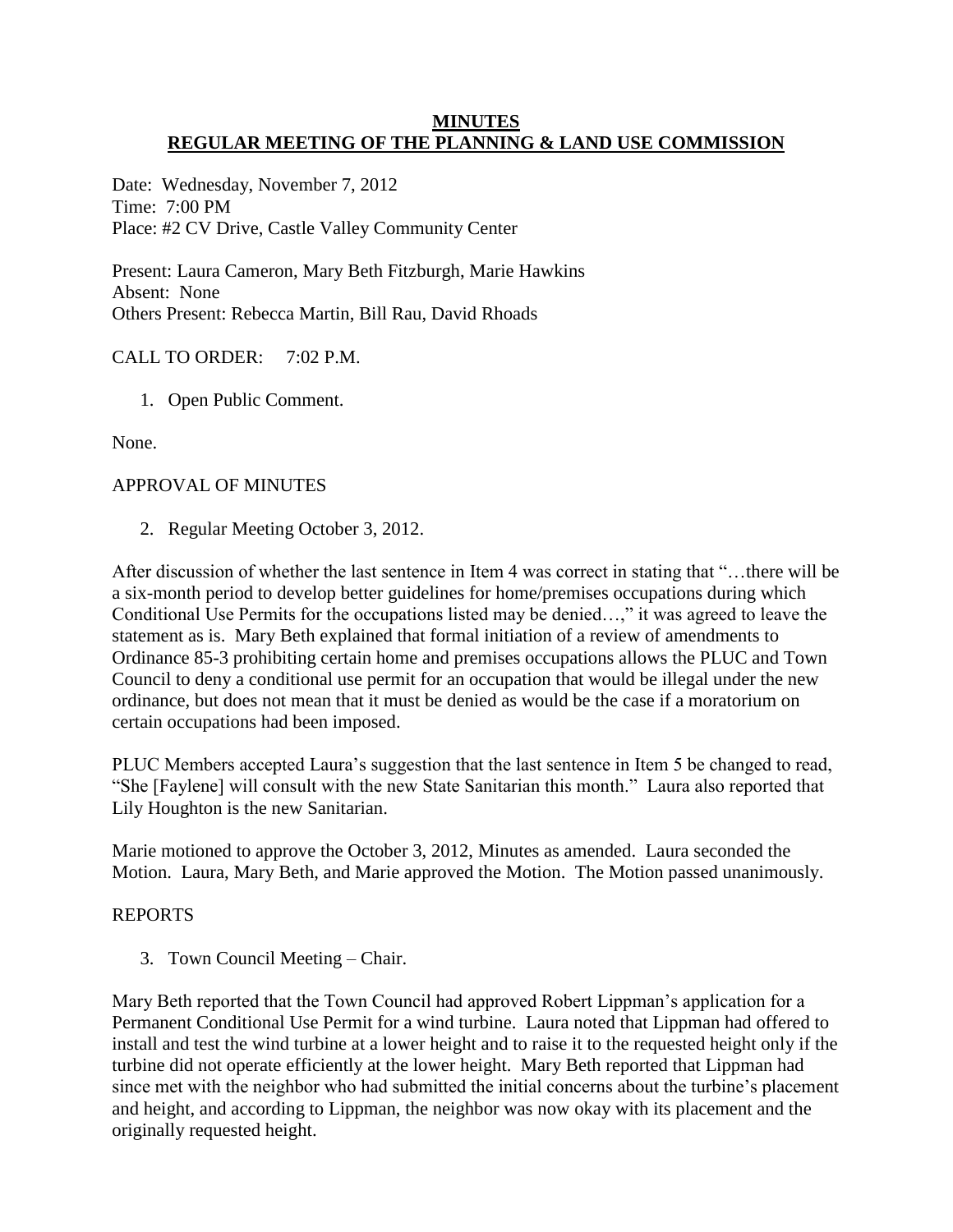4. Building Permit Agent.

Faylene summarized the Building Permit Report and informed PLUC Members of the change that Michael Dunton had made in his building plans for his sculpture studio. She reported that he had removed the wall that separated the carving area from the welding/cutting area, but that the separate rooms for hazardous material storage and the compressor were retained.

5. Procedural Matters.

None.

### NEW BUSINESS

6. Meeting Dates for 2012.

The following schedule for next year's PLUC Meetings was approved. All Meetings will occur on the first Wednesday of the month except where noted at 7:00 P.M. at the Castle Valley Community Center.

| July 10, 2013 (second Wednesday) |
|----------------------------------|
| August 7, 2013                   |
| September 4, 2013                |
| October 2, 2013                  |
| November $6, 2013$               |
| December 4, 2013                 |
|                                  |

Faylene will publish the 2013 Meeting Schedule as required (bulletin boards and websites) and in the Times Independent at the same time that the Town Council publishes their 2013 Meeting Schedule.

7. Discussion and possible action re: compiling survey results.

Laura reported that she had opened and date stamped 168 General Plan surveys that had been received since October 10, 2012, the date when PLUC Members and the PLUC Clerk first met to review early returns. She recalled that there were 70 returns from residents, 59 from nonresidents, and 39 from part-time residents. Faylene reported that another 14 surveys had been received since October 31. Mary Beth suggested that surveys continue to be accepted until we have completed data entry.

In setting up the spreadsheet for analysis, Laura suggested that residents be numbered 1.1, 1.2, 1.3, etc., nonresidents 2.1, 2.2, 2.3, etc., part-time residents 3.1, 3.2, etc. She reported that many of the nonresidents did not answer all the questions. Overall, she considered that respondents had provided interesting comments and good suggestions.

Faylene reported that she will meet with Jeff Fink tomorrow morning (Thursday, November 8, 2012) to begin work on setting up an Excel spreadsheet so that we can begin entering survey data. Laura will also participate in the meeting with Jeff. The spreadsheet setup will be reviewed by all PLUC Members before data entry begins.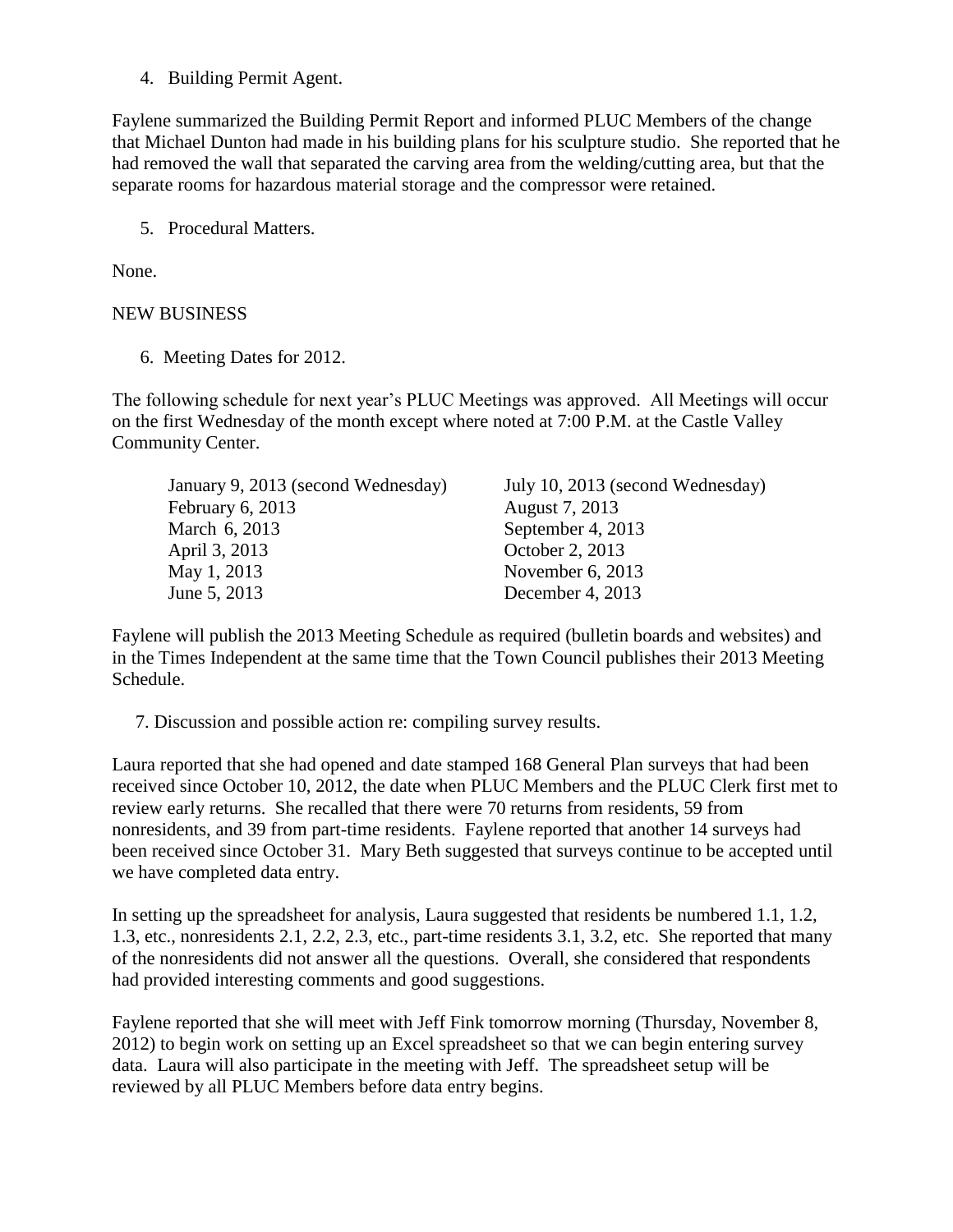Mary Beth asked that the following issues be considered in setting up the spreadsheet: (1) provide a way to record the number of people who do not answer a particular question; and (2) provide a way to treat ambiguous answers.

PLUC Members established a goal of completing data entry of all surveys by the end of January 2013. Laura Cameron, Mary Beth Fitzburgh, Tory Hill, Faylene Roth, and possibly Jeff Fink are available to help with data entry.

Laura reported that Town Clerk Ali Fuller had said that some residents have indicated they would like to see the survey results displayed on the Town website. PLUC Members agreed. Mary Beth asked Faylene to let Ali know what our timeline is for data entry.

8. Discussion and possible action re: ordinance interpretation related to uses regarding an agricultural use.

Mary Beth related that PLUC Members will be considering the following: definition of "agriculture" as stated in the Castle Valley zoning ordinance; impacts of the requested activity; how the State defines "agriculture" and how other municipalities define this type of business in terms of land use categories. Mary Beth then read a letter submitted by Rebecca Martin in which Martin outlined her proposal for a composting business on her lot which would include four large bins that could be turned and aerated with a backhoe.

Mary Beth commented that if composting were to be considered an agricultural activity, then it would be allowed as a permitted use as defined in Ordinance 85-3. If composting were not to be considered an agricultural use, then a conditional use permit would be required for the activity and could require specific conditions to be met beyond what is defined in Ordinance 85-3.

Some impacts; such as, location, traffic, smell, flies, attraction of "critters," materials added to compost, safe levels of manure, and guarantee of qualities like seed-free, no-GMO, or organic were briefly discussed. It was noted that one of the reasons for livestock limits in the Town's zoning ordinance was to limit the amount of manure produced on a lot and that this would also be a concern for composting. If the Town determines that this business is an agricultural use, part of that determination should include a limit on the amount of manure brought onto the lot so that it is equivalent to that produced by the permitted number of livestock in 85-3 section 4.2.A PERMITTED USES FOR RAR-1 ZONE.

PLUC Members agreed to research how this type of business is defined by the State and how it is categorized in other communities throughout the state.

9. Discussion and possible action re: review of upcoming Conditional Use Permit Renewals.

Faylene submitted an early report of CUP renewals for 2013. The report listed the names of those who currently hold CUPs for home or premises occupations in Castle Valley, and it used the format currently provided by the Town database. Faylene asked that PLUC Members review the list before the December PLUC Meeting when renewals will be recommended and forwarded to the Town Council for their approval at their December Meeting. She asked that, if anyone has concerns or questions about a specific occupation, they email her for additional information.

PLUC Members also considered what information they want to see on the report. It was agreed that mailing addresses were not necessary and that CUPs that required no renewal—like the wind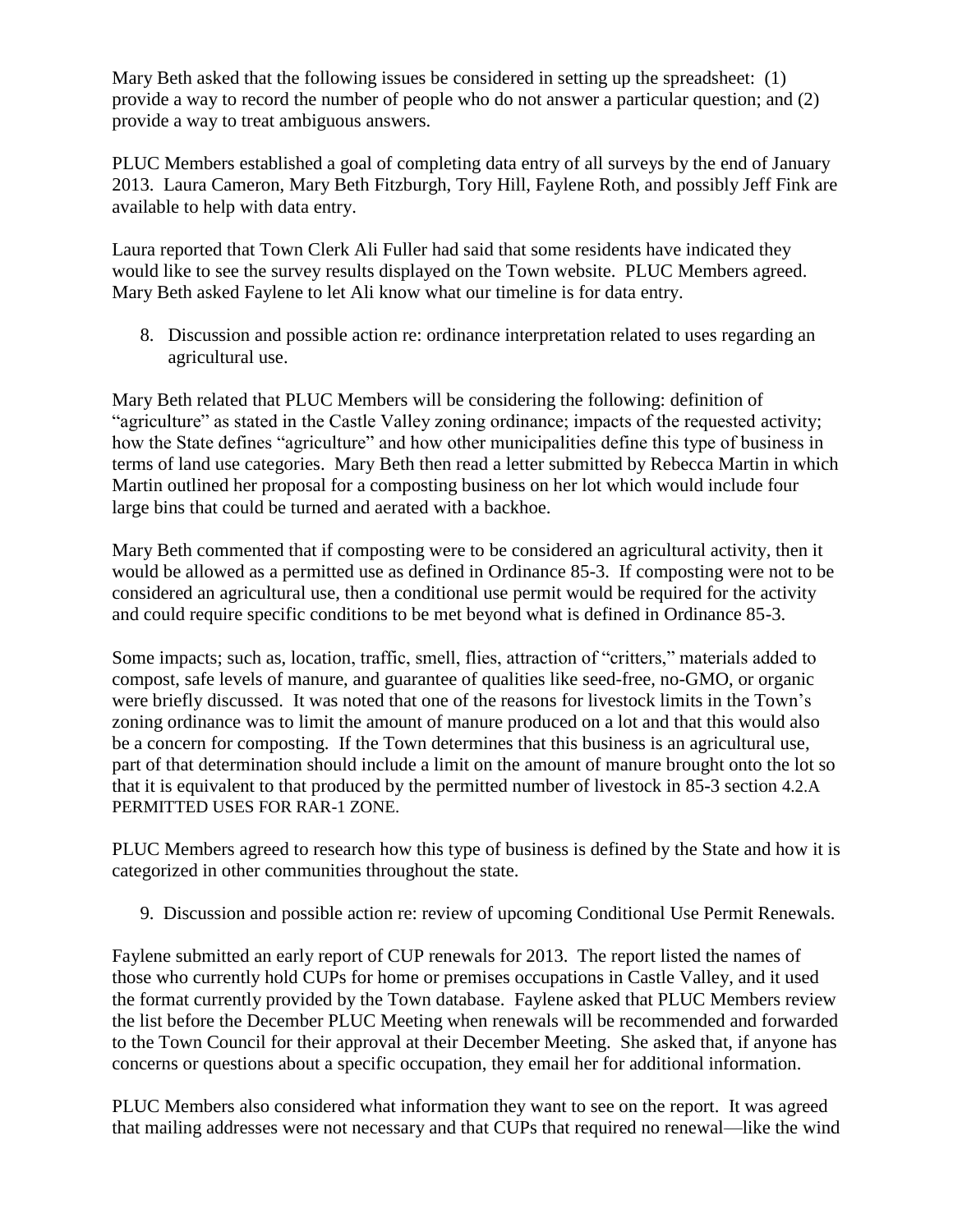turbine not be included. Also, any agricultural use, and the Castle Valley Inn would not be included because they do not require CUP's.

It was agreed to include the following: home or premises occupation status, routine or nonroutine status (beginning with those CUP's that began after these categories were established), original approval date, name of applicant rather than property owner, and a brief description of the occupation. It was decided not to include a list of individual conditions in the report. If the database cannot be set up to record this information for this year's report, then Faylene will adapt the format from last year's report to include the above information. It was also decided that a formal letter acknowledging the cancellation of the Conditional Use Permit will be sent to anyone who does not respond to the renewal request.

### UNFINISHED BUSINESS

10. Discussion and possible action re: General Plan Review (tabled).

Left tabled.

11. Discussion and possible action re: formal initiation of amendments to 85-3 prohibiting the following for home and premises occupations: motor vehicle, trailer or boat repair shops; auto body and/or fender repair shops; manufacture, assembly or repair of heavy equipment, major appliances, engines or motors; junk yards; and mortuaries or crematoriums.

Mary Beth reported that the PLUC will be researching how similar communities within the State, especially those without a commercial zone, treat these types of home businesses. She noted that Castle Valley is unique among towns in allowing premises occupations in addition to home occupations. According to Mary Beth, premises occupations allow use of outbuildings on the property; whereas, home occupations must take place within a limited square footage of the home.

David Rhoads reported that he had been circulating a petition amongst Castle Valley residents and had received 32 signatures in support of his request for an on-site auto repair shop. He asked the Commission how he could get more information on this issue for himself.

PLUC Members suggested that he search the websites for the Utah State Code, as well as for surrounding towns (such as, Green River, UT) and towns with no commercial district (such as, Rockville, UT). Mary Beth also suggested that Rhoads formally submit his petition to the PLUC at a future Meeting when he is ready.

12. Discussion and possible action re: regulations for solar panels, windmills, and other alternative energy structures (tabled).

Left tabled.

 13. Discussion and possible action re: reviewing and amending Ordinance 96-1: Watershed Protection Ordinance (tabled).

Left Tabled.